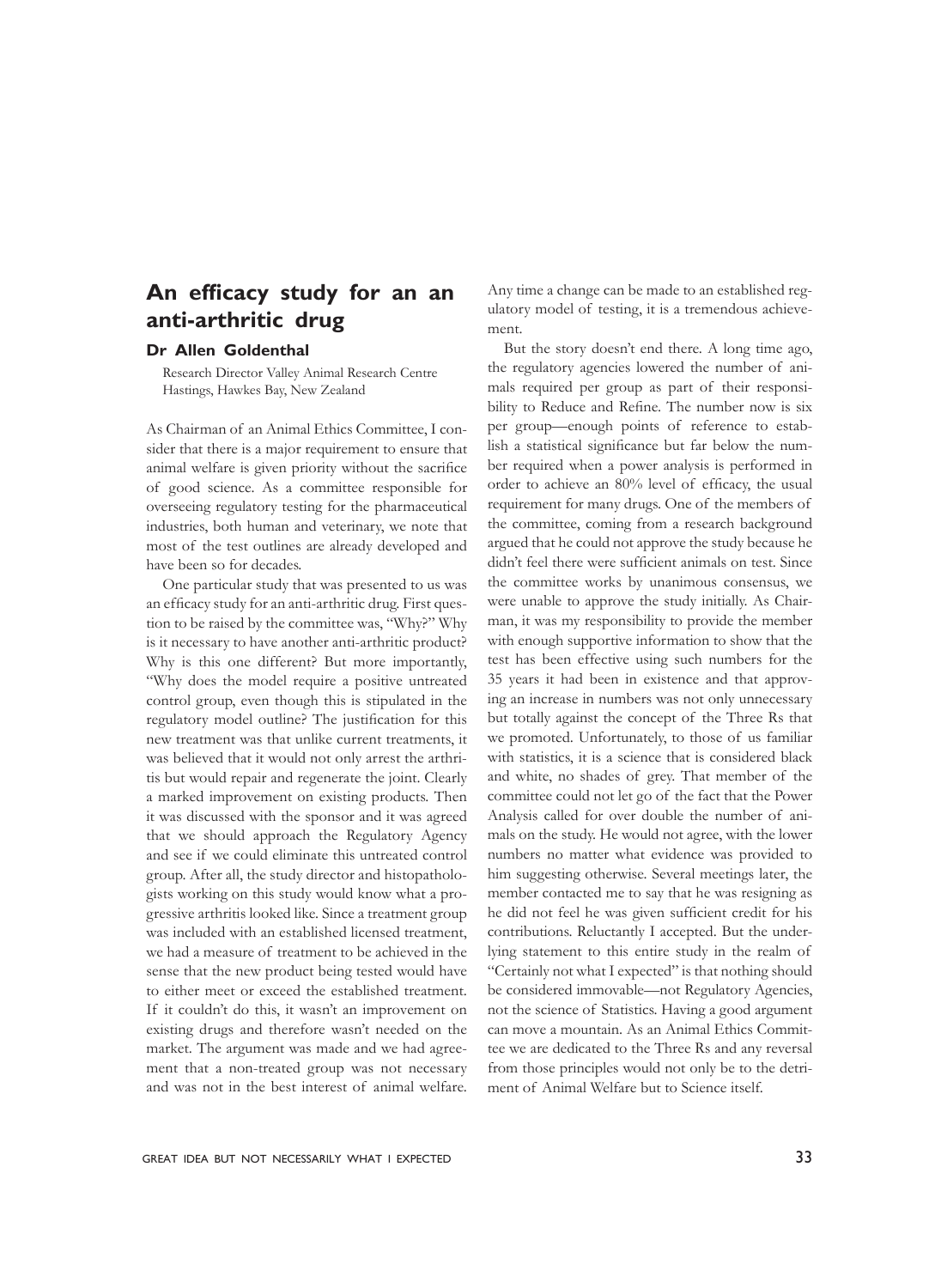# **Using animal models to study human disease states**

### **Dr Glenn Harrison**

School of Physiotherapy and Exercise Science Griffith University Gold Coast Campus Queensland, Australia

This presentation discussed some of the challenges and successes when using animal models of exercise and diet to study human disease states. The top three public health issues over the coming decades will be the ageing population, obesity and type II diabetes. These conditions (and potential treatments) naturally take many years to develop in humans and can be mimicked in animals, usually rodents. Dr Harrison's research was specifically on the impact of diet (olive and macadamia oil rich) and endurance exercise on heart structure and function. He discussed the challenges of training rats to run on a treadmill (e.g., "Speedy-G", a rat that voluntarily ran backwards!) and the value of rewards-based methods and the patience/understanding needed from investigators for reliable results. Dieting in animals also created some unexpected challenges such as behavioural changes when rats maintain a lean and healthy body weight in a standard housing environment. The talk concluded with an outline of the array of critical factors involved in animal care, welfare and ethics from the animal, animal house and scientist standpoints.

*Views expressed are those of Dr Glenn Harrison and not necessarily of Griffith University.*

## **Animal ethics committees for schools**

#### **Julie Hitchens**

Penrhos College Perth, Western Australia

In 2003, the Department of Education and Training (DET) established the SAEC consistent with the requirements of the *State's Animal Welfare Act (2002)*  (the Act) and the *Code of practice for the* use *of animals for scientific purposes* (NHMRC 1997) (the Code).

An agreement was reached that the SAEC would also serve as the Animal Ethics Committee for the Association of Independent Schools of WA (AISWA)

and the Catholic Education Office (CEO), undertaking the same role for them as it does with the Department.

In 2007, four of the nine SAEC meetings were held on an educational site. The meetings were followed by a conducted site tour. The site visits served two purposes.

They increased SAEC members' understanding of the breadth and depth of the educational program and the nature and quality of the facilities that support the program and they increased host organisations' knowledge of the SAEC.

In 2007–2008, professional development workshops for teachers and laboratory technicians were held at various locations around the State by representatives from the SAEC to assist them to:

- gain a greater understanding of sound animal welfare practices,
- explore teaching strategies that may be used when dealing with ethical, welfare and legal issues related to the use of animals in schools and agriculture
- become familiar with a variety of online resources suitable for use in teaching

## **Modelling Crohn's Disease**

#### **Dr Jacqueline Keenan**

Christchurch School of Medicine University of Otago Christchurch, New Zealand

Inflammatory bowel disease (IBD) is as common in Canterbury, New Zealand as anywhere in the world, with the incidence and prevalence of Crohn's disease (CD) amongst the highest ever reported. CD usually presents in early adulthood and manifests as severe intestinal inflammation. There is no cure and the cause is poorly understood. The rate of increase in CD cases indicates the involvement of factors in addition to host genetic susceptibility. Experiments with different mouse models suggest that gut bacteria may play a causal role but a specific bacterium has not been identified.

One bacterial species that stands out as a plausible single candidate in the aetiology of CD is *Mycobacterium avium* subsp*. paratuberculosis* (MAP). MAP is the causative agent of Johne's disease in ruminant animals, with similar clinical symptoms and pathology to CD in humans. Studies report increased molecular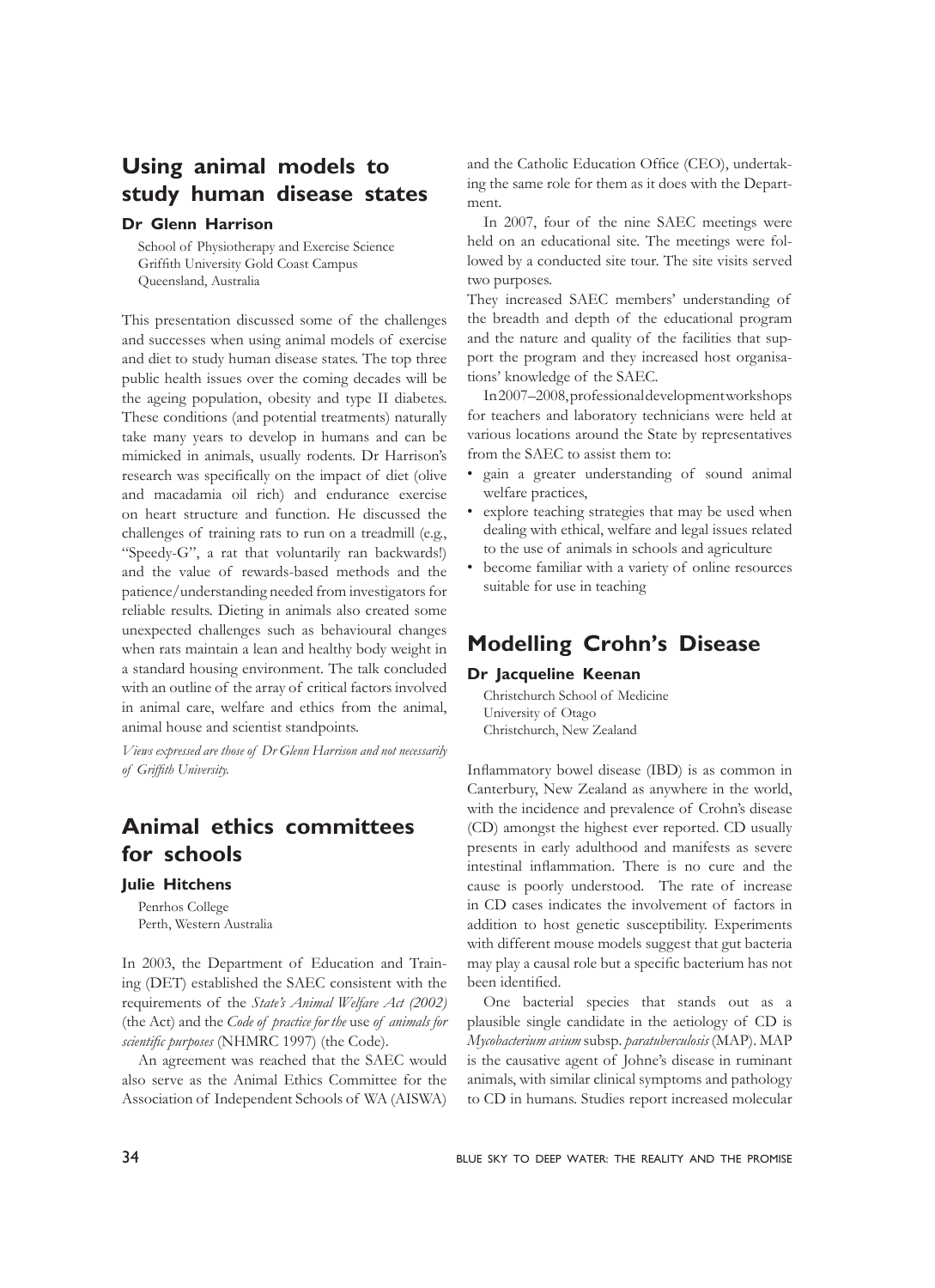and microbiological evidence of MAP in CD patients. However, whether this simply reflects translocation of gut flora through a leaky intestinal epithelial barrier or whether this organism has a role in the aetiology of CD is still unknown.

Our aim was to use interleukin (IL)-10 knockout model, based on evidence that these mice spontaneously develop a Crohn's-like colitis, to determine whether introduction of MAP infection would enhance the development of this colitis. The animals were assessed weekly for 20 weeks and any sign of disease activity scored using an index developed for assessing CD in humans. We found no significant difference in disease activity and/or histological scores in naïve versus MAP-challenged mice. This suggests that the development of Crohn's like disease in this mouse model requires more than a genetic susceptibility and/or exposure to MAP.

However, despite being slow to develop colitis, four mice developed neoplasms in the caecum. The cancers, which were consistent with an invasive adenocarcinoma, were associated with severe localised inflammation. These results suggest we have a potential model of inflammation-induced colon cancer.

### **Zebrafish: Human disease modelling and treatment strategies**

### **Associate Professor Donald Love**

School of Biological Sciences, University of Auckland, Auckland, New Zealand

and

LabPLUS, Auckland City Hospital, Auckland, New Zealand

#### **Introduction**

#### **The modelling species**

The zebrafish is an established model for studying developmental vertebrate biology that also offers opportunities for modelling human diseases. The advantages of the zebrafish include the following: optical clarity of zebrafish embryos and larvae, which allows for real-time *in vivo* visualisation of vertebrate development (Eisen 1996); rapid embryonic

most organs in place by day 6 post-fertilisation (Kimmel et al. 1995); high fecundity, with large numbers of embryos being produced at a significantly lower cost compared to mammals; and a high degree of coding sequence conservation between human and zebrafish genomes. The zebrafish combines many of the invertebrate features of scale and throughput, coupled with vertebrate anatomical and physiological complexity. The above attributes position the zebrafish as a suitable whole-animal vertebrate for compound screens in order to identify lead therapeutic molecules. Critically, the zebrafish is permeable to many small molecules (Peterson et al. 2000). Compound screening of chemical libraries can be performed using microtitre plates that contain zebrafish embryos in the presence of a range of concentrations of defined or complex molecules.

development such that after the first cleavage, the blastomeres divide at about 15-minute intervals with

#### **The human disease**

Huntington disease (HD) is an inherited autosomal dominant neurodegenerative disorder that is caused by an expansion of a CAG trinucleotide repeat within exon 1 of the *HD* gene. Expansion of the CAG repeat leads to an abnormally long polyglutamine tract (polyQ) in the amino-terminus of the huntingtin (Htt) protein. The mutation leads to a progressive selective degeneration of the GABAergic medium-sized spiny neurons in the striatum (Reiner et al. 1988; Vonsattel & DiFiglia 1998), and the pyramidal neurons in the cortex (Cudkowicz & Kowall, 1990; Macdonald & Halliday 2002). Mutant Htt is sequestered in cytoplasmic and nuclear inclusions within affected pyramidal neurons (Davies et al. 1997; DiFiglia et al. 1997). The appearance of these protein aggregates is characteristic of the disease (Scherzinger et al. 1997).

#### **The challenge**

There are no known treatments for HD, but recent reports have identified two small molecules that can reduce aggregate formation of mutant Htt in several species used for modelling. In a large scale *in vitro* screen of over 5000 naturally occurring substances, Epigallocatechin-3-gallate (EGCG) inhibited the aggregation of mutant Htt protein (Kuriyama et al. 2006). EGCG is a naturally occurring molecule found in green tea that has been proposed to offer health benefits through antioxidative activity (Yang et al.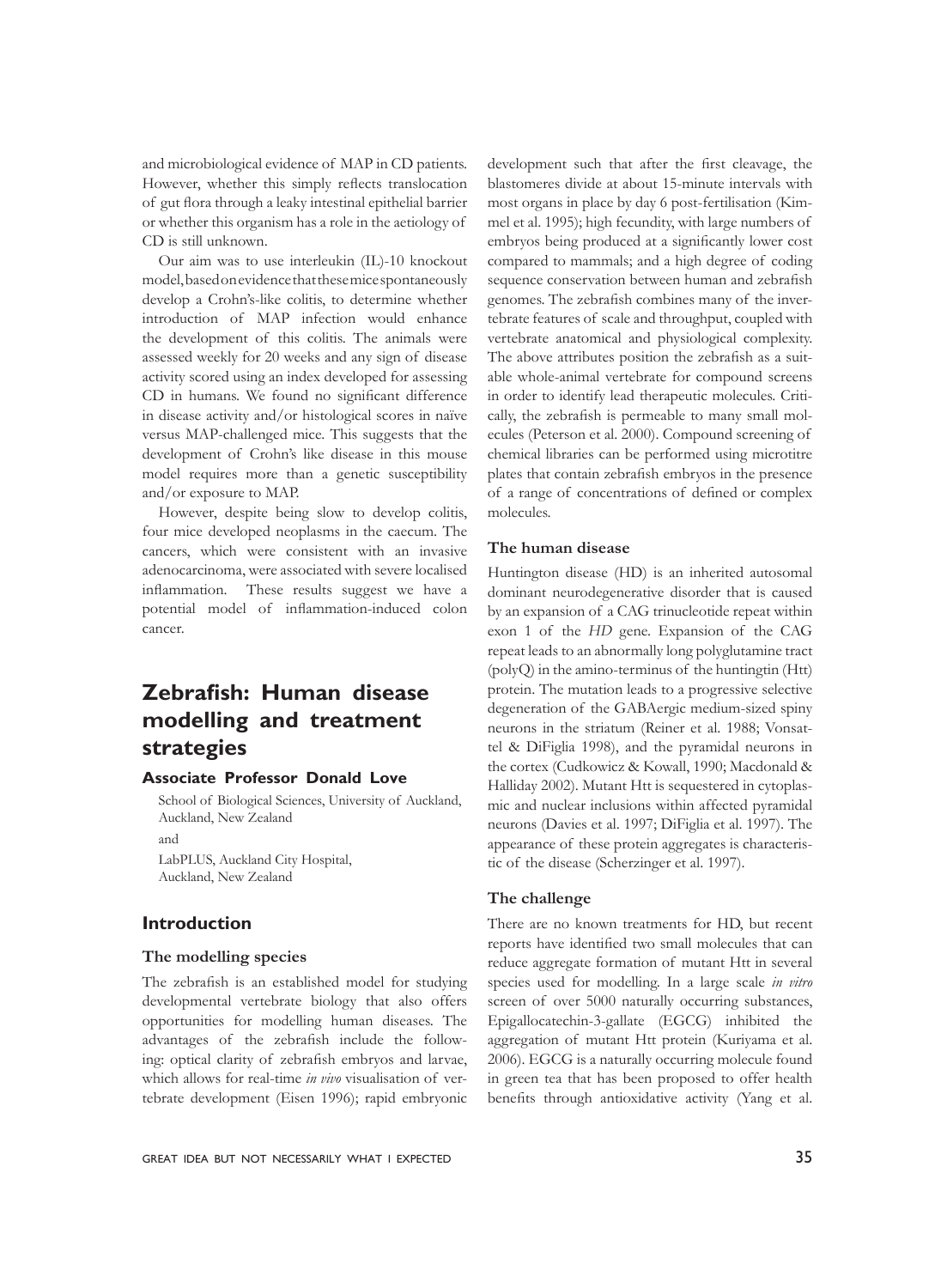2002). The *in vivo* effects of EGCG were assessed in yeast and fly models of HD and inhibition of disease phenotypes was found in each model.

In addition, trehalose appears to be an effective inhibitor of polyglutamine aggregation (Tanaka et al. 2004). Trehalose is a non-reducing disaccharide that provides protection from desiccation, dehydration and oxidation by maintaining protein conformation and preventing protein aggregation of unfolded proteins by direct protein-small molecule interactions (Richards et al. 2002; Singer & Lindquist 1998a; 1998b). The oral administration of 2% trehalose to a mouse model of HD led to neuroprotective properties such as reducing striatal atrophy and intranuclear huntington-ubiquitin inclusions, improving motor function and increasing life expectancy (Tanaka et al. 2004).

Against the above background, we were interested in establishing a transient model of HD in the zebrafish and testing the efficacy of EGCG and trehalose in reducing mutant Htt protein aggregation.

#### **Research aim and objectives**

The over-arching aim of the research was to achieve the direct visualisation of a truncated mutant Htt protein fused to the green fluorescent protein (GFP) reporter, and to undertake real-time *in viv*o assessment of EGCG and trehalose on aggregate formation. This aim involved the following three objectives:

Objective 1: To achieve zebrafish embryos expressing fluorescent polyglutamine aggregates. This objective involved the microinjection of zebrafish embryos with DNA constructs carrying either the CMV or EF1α promoter driving the expression of an in-frame fusion of exon 1 of the *HD* gene with two different sized (CAG) repeats, and the eGFP gene.

Objective 2: To assess the effect of EGCG and trehalose on zebrafish embryos. Uninjected zebrafish embryos were treated with a range of concentrations of EGCG and trehalose in order to determine the maximum tolerated concentration of both small molecules.

Objective 3: To treat zebrafish embryos expressing fluorescent polyglutamine aggregates with EGCG and trehalose. This objective used the optimised microinjection protocol identified in objective 1, together with the maximum tolerated concentration of EGCG

and trehalose from objective 2. The treated embryos were examined with regard to survival, morphology and fluorescent aggregate formation.

### **Conclusions**

- 1. The transient modelling work described here reproduced an important feature of HD, i.e. the formation of polyglutamine protein aggregates.
- 2. The toxicity assays were found to be robust and simple to set up, and involved only the use of routine light microscopy without the need for microinjection.
- 3. The maximum tolerated concentration of EGCG and trehalose for the purposes of evaluating their efficacy in inhibiting polyglutamine aggregation were found to be 100  $\mu$ M and 2% (w/v), respectively.
- 4. EGCG and trehalose did not appear to inhibit polyglutamine aggregation in the zebrafish HD model. These results were unexpected given the literature supporting the effect of these small molecules on polyglutamine aggregate formation.
- 5. There was considerable variability in the expression of polyglutamine protein and aggregate formation. This underlying variability may explain why no statistically significant reduction in the level of aggregate formation was detected.

#### **Future work**

The establishment of stable transgenic zebrafish models of HD would be expected to enable better disease modelling to be realised, and hence reduce variability between zebrafish in terms of Htt protein expression. In this context, recent advances in gene delivery systems in zebrafish genetics have significantly improved the efficiency and stability of establishing transgenic fish lines (reviewed by Kawakami 2005). Interestingly, transgenic zebrafish lines could be used in a novel manner in understanding the length of time that is required for mutant Htt protein expression to effect a pathophysiological response. This type of research would involve the use of regulated promoters driving the expression of mutant Htt.

Overall, the above work did not fulfil our expectations but has led to a refinement of our method in the hope of developing a better human disease model